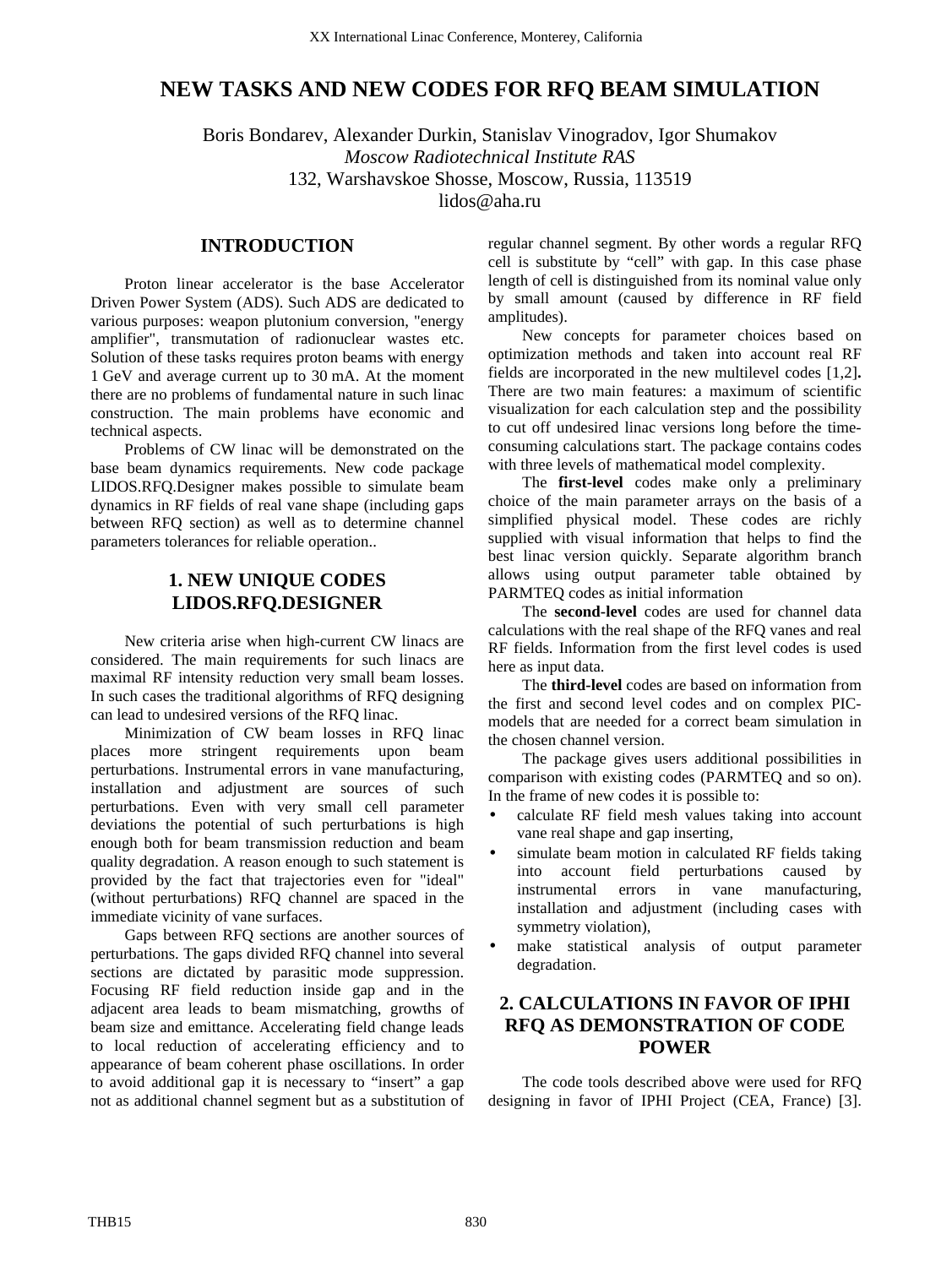Below the main results are presented to demonstrate new code power.

The following parameters were preset:

| <b>Accelerating Particles</b>                  | Protons                    |
|------------------------------------------------|----------------------------|
| <b>Input Energy</b>                            | $0.095$ MeV                |
| <b>Output Energy</b>                           | 5 MeV                      |
| <b>Beam Current</b>                            | $100 \text{ mA}$           |
| <b>Beam Emittance</b>                          | $0.15\pi$ cm mrad          |
| <b>Operating Frequency</b>                     | 352 MHz                    |
| There were some restrictions and requirements: |                            |
| Kilpatrick Factor                              | no more than 1.6           |
| Maximum RF Field Intensity                     | less than $29.5 - 30$ MV/m |
| Length                                         | about 8 m                  |
| <b>Beam Transmission</b>                       | no less then 90%           |
| Power of Lost Particles                        | no more than 1.5 kW        |
| Minimum of Lost Particles                      |                            |
| With Energy                                    | more then 3 MeV            |
|                                                |                            |

### **3. POSSIBLE TYPES OF PERTURBATION**

Random errors independently arising in each cell are the most danger. In this case there is a possibility of unfavorable realization with each next cell amplifying disturbances of all previous ones.

Analytical theory for transverse size statistic estimation as well as for emittance growth by the action of random perturbation was generated early [4,5]. The same methods regarding to RFQ channel are given below.

#### *3.1. Random Deviation of Focusing Field Gradient*

Let us consider that errors of focusing field gradient are caused by random deviations of cell aperture radius. In this case probability distribution function has a form

$$
P(\mathbf{Q}_T) = 1-\exp(-(ln \mathbf{Q}_T)^2/(2N\mathbf{D}^2)
$$

Where  $P(Q_T)$  is probability of effective emittance growth no more then times $Q<sub>r</sub>$  times.

It follows, that the effective emittance growth coefficient will not be exceed the *a* limit with the probability  $p$ , if tolerances are defined by the equation

$$
N\Delta^2 = -\frac{(\ln a)^2}{2\ln(1-p)}
$$

The next relation can be used for practical estimates

$$
\Delta = \frac{eU\mathbf{I}}{8W_0\mathbf{g}E} \frac{x_{\text{max}}^2 + x_{\text{min}}^2}{2R_0^2}
$$

where  $W_0$  is ion rest energy, *E* is beam emittance,  $x_{max}$  and *xmin* are maximal and minimal values of matched beam envelope, *U* is intervane voltage,  $\bf{l}$  is wave length of RF field.

#### *3.2. Displacement of the Focusing Channel Axis.*

Random displacements of focusing elements with **S** as rms value give rise to rms-displacement D of the beam center described by the relation

 $\Lambda^2 = G^2 N s^2$ 

where

$$
G = \frac{eUI}{2W_0gE} \frac{x_{\text{max}} + x_{\text{min}}}{2R_0^2}
$$

In this case, the transverse motion amplitude is a random value distributed by the following law

$$
\mathbf{F}(x) = 1 - \exp(-x^2/\Delta^2)
$$

The Monte-Carlo simulations were performed with the aim to estimate how possible deviations of accelerating and focusing fields can be differed the output beam parameters. Change in averaged radius position for each cell was considered as perturbation factor. It was assumed that averaged radius inside cell varies linearly. The random value distributed uniformly inside [-δr, δr] was added to top value of cell averaged radius. Random values for different cells were chosen independently. Beam simulations were performed for  $\delta r = 10$  im and δr =25 ìm. The code package described above was made statistical data processing. Beam energy losses, phase width, momentum spread, transverse size, beam center displacement, beam rms and total emittances were calculated as integral characteristics. These values were integrated over all particles inside one RF period. Phase space area occupied by all macroparticles was nominated as total emittance.

Random displacements of RFQ section ends were study separately. In this case RFQ axis was presented as four straight-line segments with displacement amplitude  $\ddot{a}r = 100$  um.

The number of random realizations is 50 for each type of errors. In the next tables more intrusting results for three types of random errors are presented.



Fig.1. Lost Particle Total Energy (In Ideal Channel Lost Particle Total Energy Equals 0.134 kW)